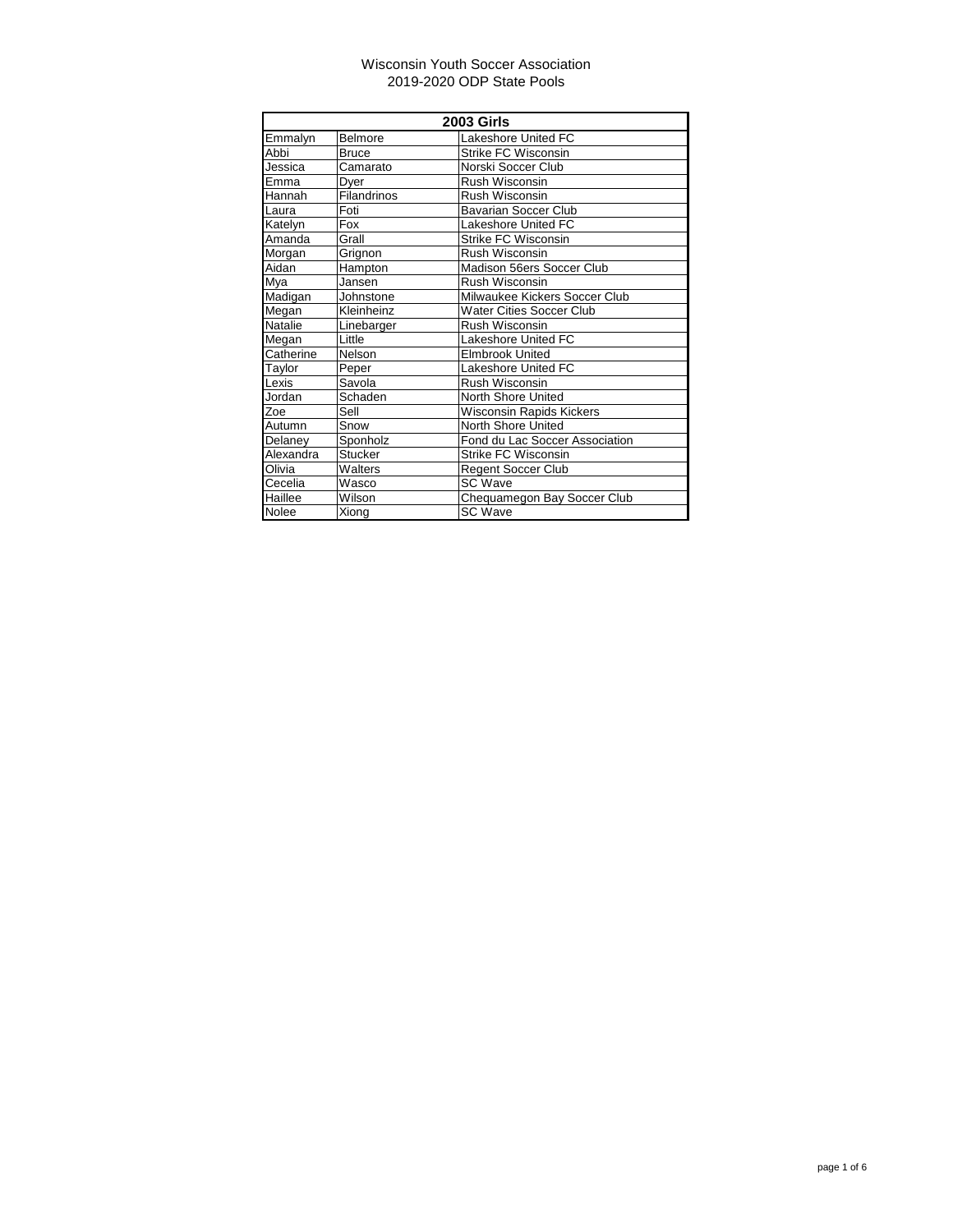| 2004 Girls |                 |                                    |
|------------|-----------------|------------------------------------|
| Katherine  | Aman Lavicky    | Verona Soccer Club                 |
| Rose       | Anderson        | Madison 56ers Soccer Club          |
| Emery      | <b>Bigler</b>   | <b>Elmbrook United</b>             |
| Gabriella  | Born            | Fond du Lac Soccer Association     |
| Grace      | <b>Breuchel</b> | Madison 56ers Soccer Club          |
| Riley      | Collett         | Fond du Lac Soccer Association     |
| Felicity   | Deboer          | <b>SC Wave</b>                     |
| Sarai      | Draves          | Fond du Lac Soccer Association     |
| Faith      | Ellickson       | <b>Rush Wisconsin</b>              |
| Lily       | Frank           | Madison 56ers Soccer Club          |
| Maya       | Griffin         | <b>Rush Wisconsin</b>              |
| Hailey     | Grohall         | Polonia Soccer Club                |
| Finley     | <b>Harkness</b> | Rush WI West                       |
| Kina       | <b>Hopkins</b>  | <b>Bavarian Soccer Club</b>        |
| Madelyn    | Hummel          | Madison 56ers Soccer Club          |
| Lauren     | Janssens        | Madison 56ers Soccer Club          |
| Maura      | Jordan          | <b>Fox Cities United</b>           |
| Maren      | Kalberer        | Rush Wisconsin                     |
| Grace      | Kittel          | North Shore United                 |
| Cassidy    | Klitzke         | Soccer Club of Reedsburg           |
| Kailyn     | Knudson         | <b>Hartford United Soccer Club</b> |
| Āva        | Lamers          | Marathon County United             |
| India      | Leinweber       | Bavarian Soccer Club               |
| Mia        | Lemkuil         | FC Green Bay                       |
| Fabiola    | Lyons           | North Shore United                 |
| Jane       | Martin          | North Shore United                 |
| Emersen    | Mckinney        | <b>Bavarian Soccer Club</b>        |
| Camdyn     | Melin           | North Shore United                 |
| Emily      | Mikkelson       | Madison 56ers Soccer Club          |
| Lanie      | Mueller         | FC Green Bay                       |
| Rhyann     | Owens           | Rush Wisconsin                     |
| Aileny     | Perez           | <b>Bavarian Soccer Club</b>        |
| Roscelia   | Perez           | <b>SC Wave</b>                     |
| Catherine  | Pieper          | North Shore United                 |
| Elisabeth  | Queoff          | Madison 56ers Soccer Club          |
| Lily       | Rimrodt         | Rush Wisconsin                     |
| Elena      | Risgaard        | Madison 56ers Soccer Club          |
| Malory     | Russ            | Rush WI West                       |
| Kira       | Schauer         | <b>Elmbrook United</b>             |
| Grasyn     | Schmidt         | Rush Wisconsin                     |
| Jenna      | Scholz          | United Soccer of Allouez           |
| Alyssa     | $\bar{T}$ ap    | Menasha Area Soccer Club           |
| Jaelyn     | White           | Madison 56ers Soccer Club          |
| Emily      | Whyte           | Rush Wisconsin                     |
| Brooklynn  | Wiltzius        | North Shore United                 |
| Ashley     | Wolfe           | FC Wisconsin                       |
| Leah       | Wolfe           | Marathon County United             |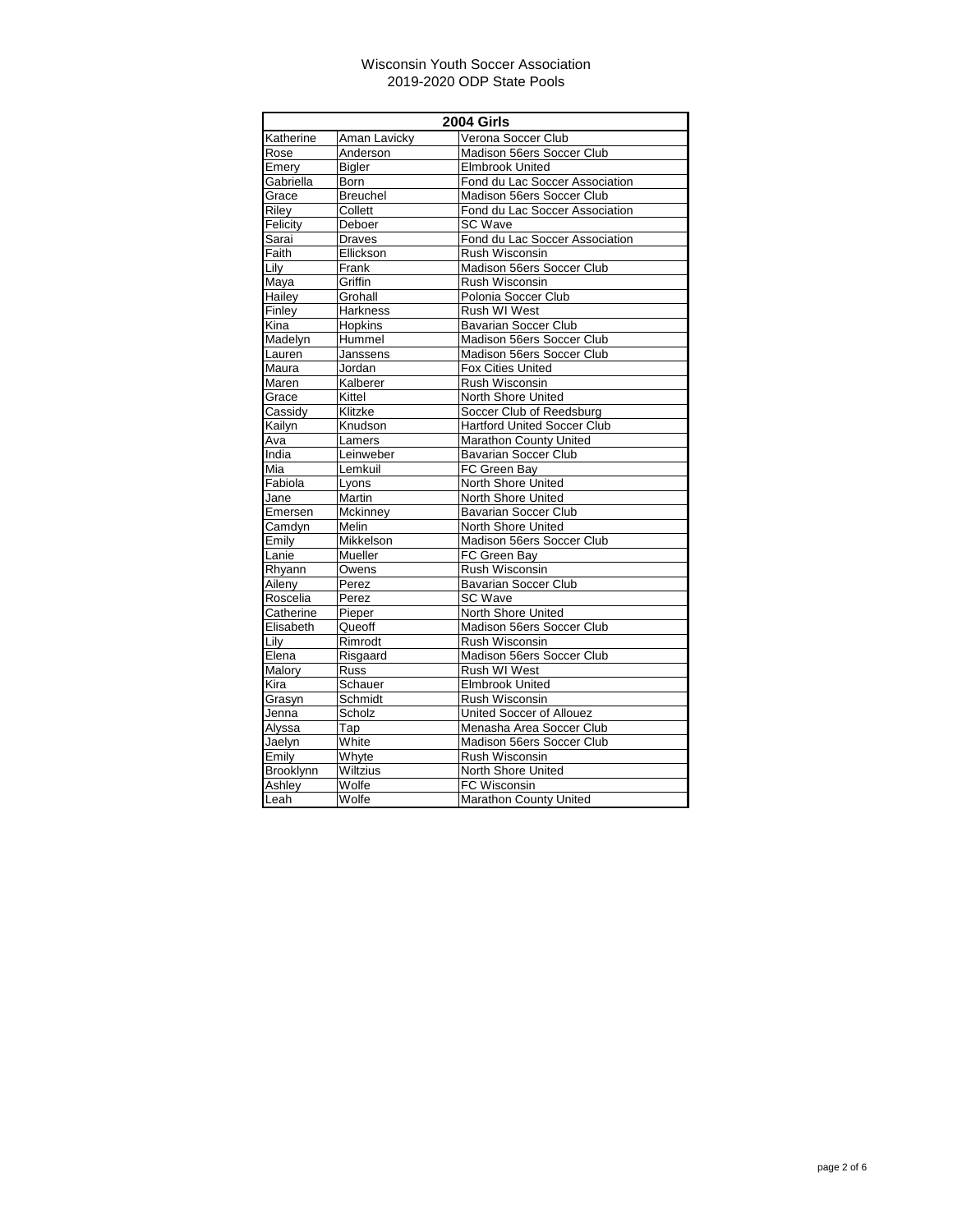| <b>2005 Girls</b> |                         |                                  |
|-------------------|-------------------------|----------------------------------|
| Isabella          | Aguilera-Gonzalez       | <b>Bavarian Soccer Club</b>      |
| Kayla             | Allen                   | Rush WI West                     |
| Bailee            | Anders                  | <b>Bavarian Soccer Club</b>      |
| Natalie           | Bentley                 | North Shore United               |
| Joleigh           | <b>Blahnik</b>          | <b>United Hurricanes</b>         |
| Laura             | Bouruc                  | <b>NEW United Soccer Club</b>    |
| Elise             | Boyd                    | Madison 56ers Soccer Club        |
| Audrey            | <b>Burnell</b>          | <b>Bavarian Soccer Club</b>      |
| Aubree            | Caya                    | Madison 56ers Soccer Club        |
| Mabel             | Ciepluch                | <b>Bavarian Soccer Club</b>      |
| Madelyn           | <b>Clements Mahlum</b>  | Rush WI West                     |
| Elizabeth         | Cleveland               | Lakeshore United FC              |
| Taylor            | Czarapata               | <b>Elmbrook United</b>           |
| Olivia            | <b>DeFever</b>          | Madison 56ers Soccer Club        |
| Clara             | Farley                  | <b>Bavarian Soccer Club</b>      |
| Tegan             | Gibson                  | Madison 56ers Soccer Club        |
| Taylor            | Gordon                  | <b>SC Wave</b>                   |
| Anna              | Gunderson               | <b>Elmbrook United</b>           |
| Suzett            | <b>Hinds Cruz</b>       | Madison 56ers Soccer Club        |
| Eve               | Hockerman               | FC Wisconsin                     |
| Isabella          | Jones                   | Neenah Soccer Club               |
| Dalina            | Jonuzi                  | Madison 56ers Soccer Club        |
| Mia               | Jorgensen               | <b>Elmbrook United</b>           |
| Josie             | Langhans                | Madison 56ers Soccer Club        |
| Alyson            | Lazaroff                | Marathon County United           |
| Nora              | Lee                     | Rush WI West                     |
| Kyra              | $\overline{\text{Lou}}$ | <b>Bavarian Soccer Club</b>      |
| Annamaria         | Luna                    | Milwaukee Kickers Soccer Club    |
| Carmella          | Luna                    | <b>SC Wave</b>                   |
| Isabella          | Matson                  | <b>AFC Union (RASA)</b>          |
| Emily             | Mccarthy                | Kimberly Area Soccer Association |
| Kaya              | Meyers                  | Madison 56ers Soccer Club        |
| Natalie           | Newman                  | North Shore United               |
| Rylan             | Oberg                   | Rush Wisconsin                   |
| Lauren            | Pearson                 | <b>Bavarian Soccer Club</b>      |
| Anna              | Pilon                   | FC Green Bay                     |
| Anya              | Purtell                 | Madison 56ers Soccer Club        |
| Allison           | Raasch                  | Marathon County United           |
| Abby              | Reinl                   | Lakeshore United FC              |
| Taylor            | Schad                   | Kimberly Area Soccer Association |
| Katie             | Scharenbroch            | FC Wisconsin                     |
| Hope              | Schensema               | North Shore United               |
| Alivia            | Schreiber               | Kimberly Area Soccer Association |
| Annelise          | Seymour                 | <b>Red Star Soccer Club</b>      |
| Abigail           | <b>Stanton</b>          | Madison 56ers Soccer Club        |
| Sawyer            | <b>Stein</b>            | North Shore United               |
| Mary              | Stroebel                | North Shore United               |
| Linsey            | Trapino                 | Madison 56ers Soccer Club        |
| Ellianna          | Trilling                | Madison 56ers Soccer Club        |
| Hannah            | Veenendaal              | <b>Elmbrook United</b>           |
| Hannah            | Walden                  | Polonia Soccer Club              |
| Ryley             | Winrich                 | Rush WI West                     |
| Abby              | Wolfe                   | Kimberly Area Soccer Association |
| Anna              | Zenz                    | Croatian Eagles Soccer Club      |
| Samantha          | Hendry                  | FC Green Bay                     |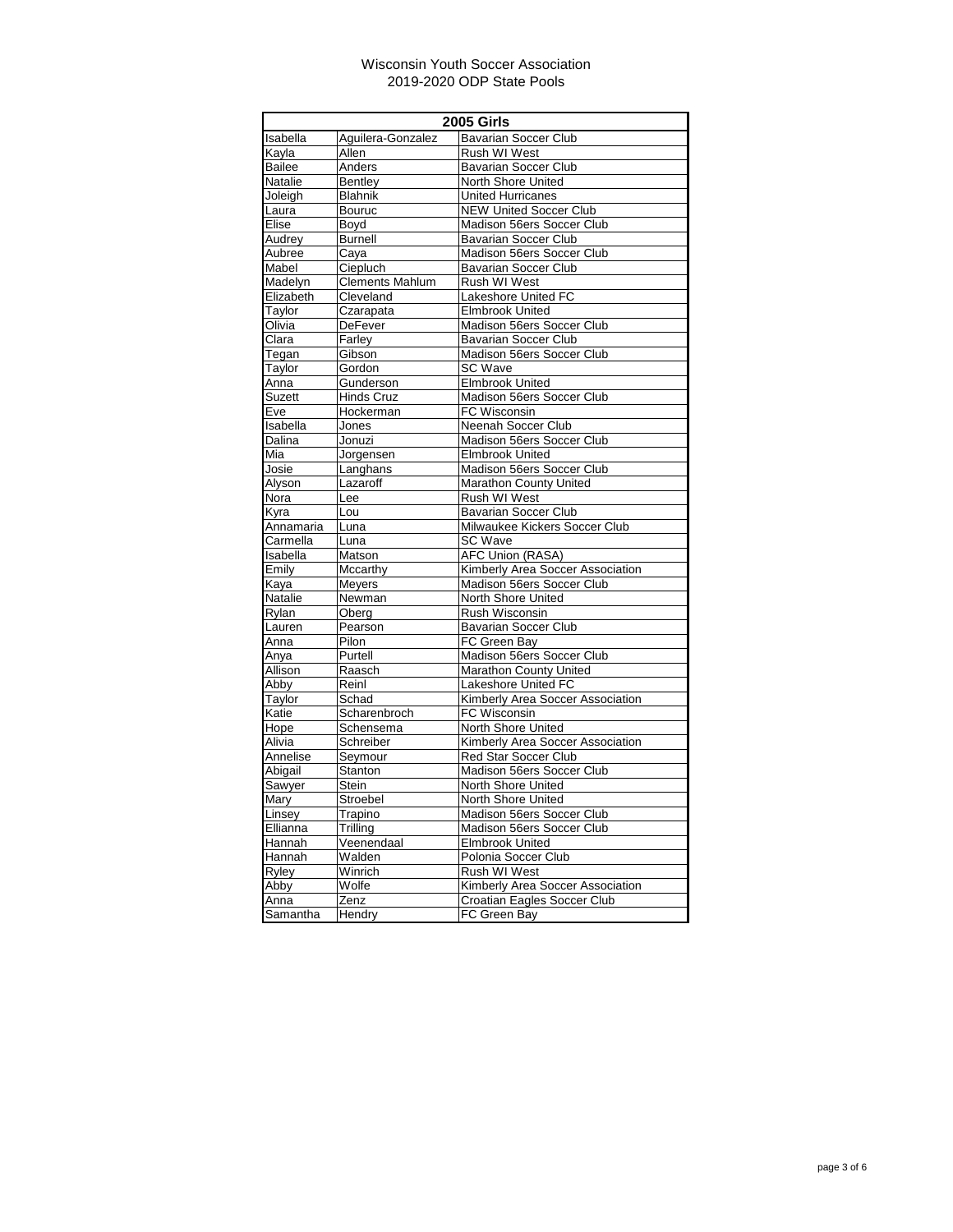| <b>2006 Girls</b>  |                          |                                                        |
|--------------------|--------------------------|--------------------------------------------------------|
| Reese              | Albert                   | <b>Strike FC Wisconsin</b>                             |
| Megan              | Antczak                  | <b>FC Wisconsin</b>                                    |
| Peyton             | Baker                    | Lakeshore United FC                                    |
| Taylor             | Batt                     | <b>Plymouth Soccer Club</b>                            |
| Hailey             | <b>Batzner</b>           | <b>Plymouth Soccer Club</b>                            |
| Jenna              | Baumann                  | <b>Marathon County United</b>                          |
| Lily               | Becker                   | <b>Elmbrook United</b>                                 |
| Cadence            | <b>Benedict</b>          | North Shore United                                     |
| Stella             | Blau                     | Madison 56ers Soccer Club<br>Polonia Soccer Club       |
| Sydney<br>Ellie    | <b>Bollis</b><br>Boncher | Rush WI Southeast (KASL)                               |
| Kalli              | Drexler                  | <b>NEW United Soccer Club</b>                          |
| Grasyn             | Dunsirn                  | FC Wisconsin                                           |
| Julia              | Edler                    | <b>Elmbrook United</b>                                 |
| Shaela             | Elert                    | Madison 56ers Soccer Club                              |
| Cora               | Erickson                 | Lakeshore United FC                                    |
| Amalia             | Gronbach                 | Kimberly Area Soccer Association                       |
| Hannah             | Gutowski                 | <b>Elmbrook United</b>                                 |
| Senah              | Hanes                    | De Pere Select Soccer Club                             |
| Kate               | Heiderscheit             | Rush WI West                                           |
| Grace              | Hess                     | <b>Elmbrook United</b>                                 |
| Delaney            | Hoelker                  | FC Wisconsin                                           |
| Madelvn            | Holtzen                  | Pewaukee Sussex United                                 |
| Hannah             | Jansen                   | Rush Wisconsin                                         |
| Lacy               | Johnson                  | <b>North Shore United</b>                              |
| Jordan             | Kardelis                 | Polonia Soccer Club                                    |
| Rihanna            | Kern                     | FC Wisconsin                                           |
| Addyson            | Knoebel                  | <b>Electric City Youth Soccer Association</b>          |
| Melina             | Knowles                  | <b>Plymouth Soccer Club</b>                            |
| Elyse              | Leinweber                | <b>Bavarian Soccer Club</b>                            |
| Tabitha            | Lemens                   | <b>United Hurricanes</b>                               |
| Jaden              | Leroy                    | Madison 56ers Soccer Club                              |
| Nora               | Linskens                 | Polonia Soccer Club                                    |
| Abigail<br>Makayla | Lom<br>Mackiewicz        | Kimberly Area Soccer Association<br>North Shore United |
| Evelina            | Martinez                 | Rush WI Southeast (KASL)                               |
| Margaux            | <b>Mattek</b>            | Polonia Soccer Club                                    |
| Lorelei            | Maxwell                  | FC Green Bay                                           |
| Anya               | McKay                    | Madison 56ers Soccer Club                              |
| Lillian            | Meulemans                | <b>NEW United Soccer Club</b>                          |
| Emily              | Miner                    | Milwaukee Kickers Soccer Club                          |
| Westiara           | <b>Mullens</b>           | Polonia Soccer Club                                    |
| Lauren             | Naeser                   | Polonia Soccer Club                                    |
| Keely              | Nelson                   | <b>Electric City Youth Soccer Association</b>          |
| Cora               | Nothem                   | Plymouth Soccer Club                                   |
| Amanda             | Pankiewicz               | SC Wave                                                |
| Katherine          | Pankratz                 | Madison 56ers Soccer Club                              |
| Francesca          | Parker                   | North Shore United                                     |
| Hailey             | Prom                     | Lakeshore United FC                                    |
| Ayla               | Rathke                   | Polonia Soccer Club                                    |
| <b>Isabella</b>    | Rizzo                    | Milwaukee Kickers Soccer Club                          |
| Claudia            | Ross                     | FC Green Bay                                           |
| Kennedy            | Ross                     | FC Wisconsin<br>De Pere Select Soccer Club             |
| Amelia<br>Rowan    | Schuh<br>Severson        | Madison 56ers Soccer Club                              |
| Gabriel            | Smith                    | <b>SC Wave</b>                                         |
| Katelyn            | Studebaker               | Madison 56ers Soccer Club                              |
| Amaya              | Thesing                  | Rush WI West                                           |
| Claire             | Tracy                    | SC Wave                                                |
| Lauren             | Tuveson                  | North Shore United                                     |
| Amelia             | Vetter                   | North Shore United                                     |
| Madison            | Wagner                   | North Shore United                                     |
| Amelia             | Wasco                    | SC Wave                                                |
| Delaney            | Weier                    | Madison 56ers Soccer Club                              |
| Genevieve          | Wilson                   | Rockford Raptors                                       |
| Elizabeth          | Yarbrough                | Milwaukee Kickers Soccer Club                          |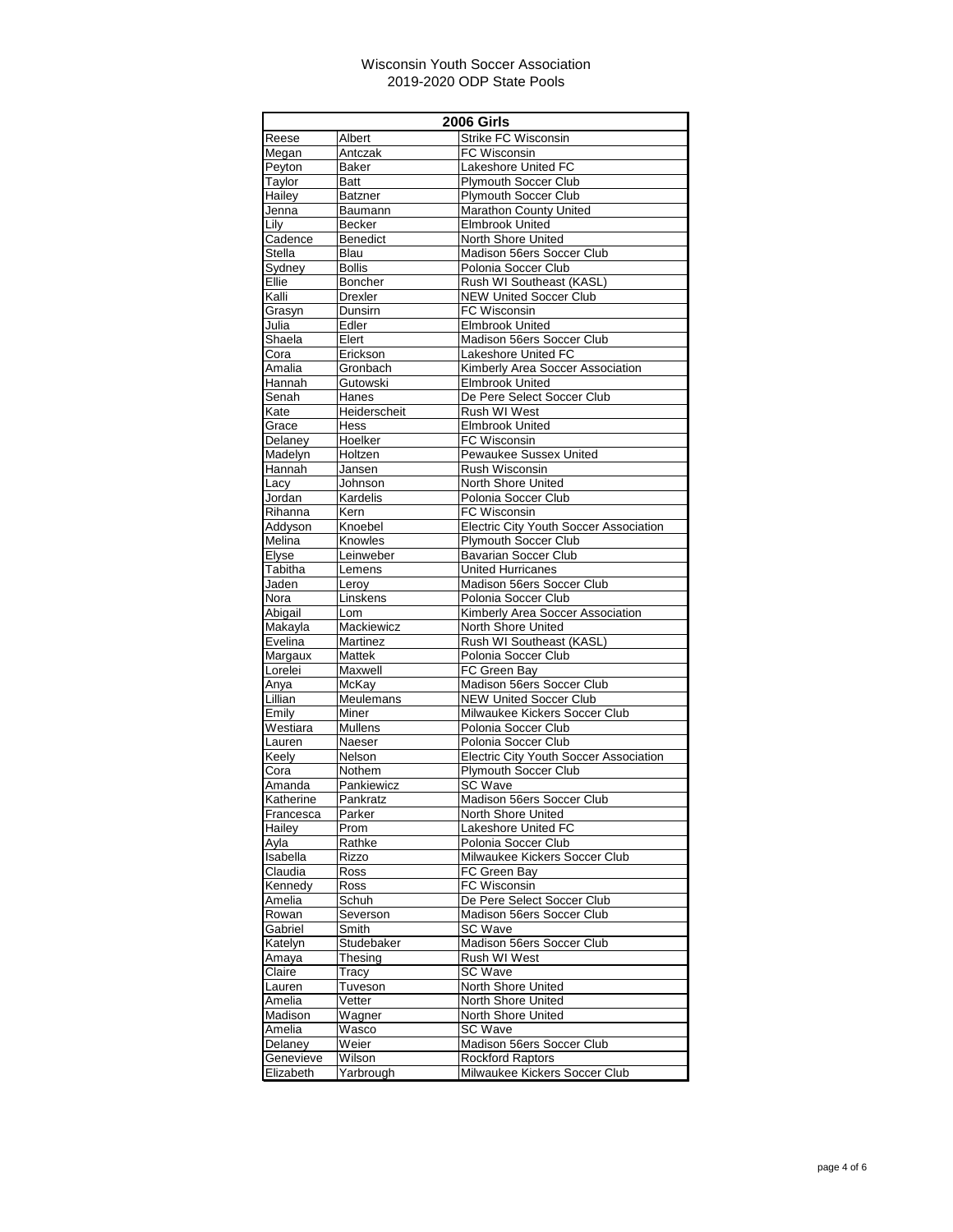| <b>2007 Girls</b> |                     |                                                 |
|-------------------|---------------------|-------------------------------------------------|
| Niah              | Acosta              | <b>Conquering Lions FC</b>                      |
| Samantha          | Adams               | Polonia Soccer Club                             |
| Sohraya           | Afsari-Keltner      | North Shore United                              |
| Mariah            | Allen               | Rush Wisconsin                                  |
| Madelynn          | Arthur              | SC Wave                                         |
| Aliza             | Atwood              | Monona Grove Soccer Club                        |
| Norah             | Augustine           | Polonia Soccer Club                             |
| Gianna            | Bay                 | <b>NEW United Soccer Club</b>                   |
| Julia             | Bentley             | North Shore United                              |
| Sonoma            | Bever               | Madison 56ers Soccer Club                       |
| Norah             | Boerner             | AFC Union (RASA)                                |
| Anya              | Brenkman            | Madison 56ers Soccer Club                       |
| Amelia            | <b>Brown</b>        | Madison 56ers Soccer Club                       |
| Anastasia         | <b>Byrne</b>        | Milwaukee Kickers Soccer Club                   |
| Kayla             | Camarato            | Norski Soccer Club                              |
| Anya              | Carrillo            | Norski Soccer Club                              |
| Tessa             | Czajkowski Higgins  | Rush WI West                                    |
| Alexa             | Dexter              | Lakeshore United FC                             |
| Oumou             | Dowling             | Madison 56ers Soccer Club                       |
| Grace             | Dykstra             | Madison 56ers Soccer Club                       |
| Jessica           | Fernau              | Polonia Soccer Club                             |
| Emerson           | Fitzgerald          | Lakeshore United FC                             |
| Aislinn           | Fitzpatrick         | Polonia Soccer Club                             |
| Mindy             | Florencio           | Norski Soccer Club                              |
| Payton            | Flowers             | Norski Soccer Club                              |
| Isabella          | Gillis              | Kimberly Area Soccer Association                |
| Sophia            | Goetz               | North Shore United                              |
| Mya               | Grams               | Lakeshore United FC                             |
| Erika             | Hansen              | Madison 56ers Soccer Club                       |
| Mya               | Hanson              | Norski Soccer Club                              |
| Lissette          | Hernandez           | Lakeshore United FC                             |
| Rhyan             | Hood                | FC Wisconsin                                    |
| Yulia             | Ikuta               | <b>SC Wave</b>                                  |
| Natalie           | Janke               | North Shore United                              |
| Kate              | Jannette            | <b>NEW United Soccer Club</b>                   |
| Tahlia            | Khan                | Milwaukee Kickers Soccer Club                   |
| Ella              | Koch                | Polonia Soccer Club                             |
| Ava               | Koerner             | Beaver Dam United Soccer Club                   |
| Addison           | Kremer              | <b>Bavarian Soccer Club</b>                     |
| Riley             | Krupa               | Polonia Soccer Club                             |
| Alayna            | Lloyd               | Lakeshore United FC                             |
| Maya              | Maranan             | Milwaukee Kickers Soccer Club                   |
| Elsa              | Maurer              | SC Wave                                         |
| Maddison          | Mcdole              | <b>Plymouth Soccer Club</b>                     |
| Anna              | Mcknight            | FC Wisconsin<br>Madison 56ers Soccer Club       |
| Adah              | Minikel Lacocque    |                                                 |
| Claire            | Paschke             | FC Wisconsin                                    |
| Isabella          | Perkins             | Polonia Soccer Club                             |
| Lila              | Quinones            | <b>SC Wave</b>                                  |
| Payton<br>Madison | Rademacher          | Madison 56ers Soccer Club<br>Norski Soccer Club |
| Alexandra         | Rhodes              | Milwaukee Kickers Soccer Club                   |
| Jaylen            | Schneider<br>Schulz | SC Wave                                         |
| Citlali           |                     | Milwaukee Kickers Soccer Club                   |
| Clare             | Segura<br>Shea      | Milwaukee Sport Club                            |
| Summer            | Steel               | Madison 56ers Soccer Club                       |
| Emerson           | Suckow              | Marathon County United                          |
| Lauren            | Thomey              | AFC Union (RASA)                                |
| Bailey            | Thornberry          | Milwaukee Kickers Soccer Club                   |
| Abigail           | Toyama              | Milwaukee Kickers Soccer Club                   |
| Riley             | Veenendaal          | <b>Elmbrook United</b>                          |
| Chloe             | Voung               | Madison 56ers Soccer Club                       |
| Tatum             | Walters             | Rush WI West                                    |
|                   |                     |                                                 |